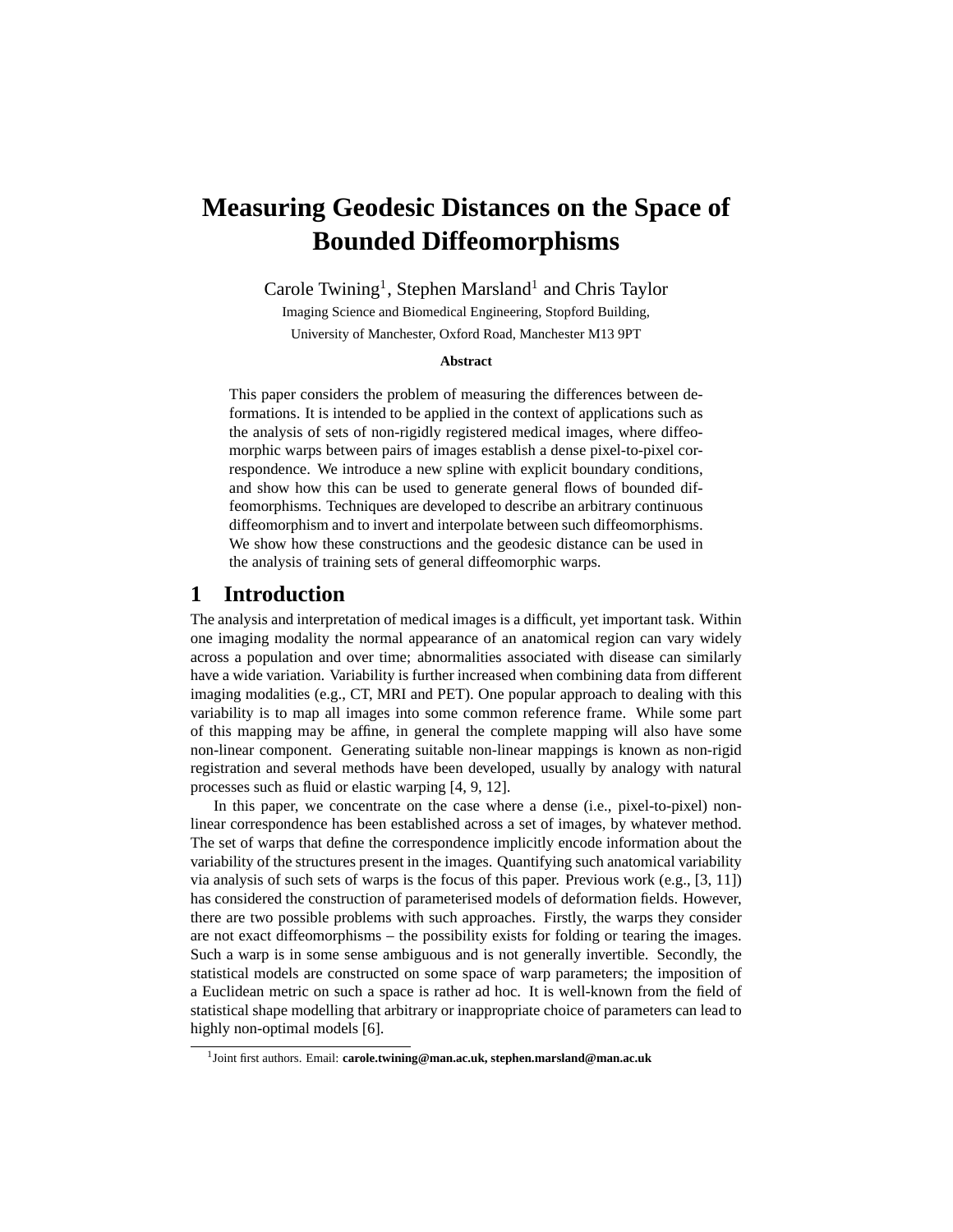Here, we consider the case where the warping functions are constrained to be smooth, whilst also not tearing or folding the image. The warp functions are then bijective, invertible and differentiable to some order. Furthermore, if the objects considered are discrete and bounded, it seems that the appropriate set of warp functions to consider will belong to the group of diffeomorphisms with some non-trivial boundary conditions. We will use a metric on the space of such bounded diffeomorphisms that is defined with reference to the fact that the space of warps is a group. Camion and Younes [5] have shown how to construct such a metric. It relies on a parameterisation of diffeomorphisms that is based on the positions of a set of control points. However in their implementation, they focus solely on the problem of inexact matching of image-based landmarks, rather than on the representation and analysis of sets of **arbitrary** diffeomorphisms. We choose to focus on the latter problem, and emphasise that the warp control points we will construct do **not** have any direct correspondence with image-based landmarks or image features.

To this end, we present a new optimisation algorithm for calculating geodesics in the space of diffeomorphisms. We show that our representation of diffeomorphisms is general, in that it can be used to approximate an arbitrary diffeomorphism to any required degree of accuracy. Furthermore, we show that within this representation, we can invert and interpolate between arbitrary warps. We then explore the relationship between this metric-based approach and conventional parameter-based models of variation.

## **2 Representing Arbitrary Bounded Diffeomorphisms**

#### **2.1 The Deformation Field**

Suppose that we wish to construct a diffeomorphism that maps a set of control points  $\{x_i^{(0)}: i = 1...n_c\}$  to the points  $\{x_i^{(1)} = x_i^{(0)} + v_i\}$ , where  $\{v_i\}$  are the control point displacements. One method of extending this mapping to the whole space is to interpolate the displacements. This is the approach used by Bookstein [2], who considers the thin-plate spline interpolant of the displacements  $\{v_i\} \rightarrow v(x)$ . The solution for the displacement field  $\mathbf{v}(\mathbf{x})$  is then the minimiser of the functional Lagrangian:

$$
\mathcal{L}[\mathbf{v}] = \int_{\mathbb{R}^n} d\mathbf{x} |L\mathbf{v}(\mathbf{x})|^2 + \lambda \sum_{i=1}^{n_c} |\mathbf{v}(\mathbf{x}_i^{(0)}) - \mathbf{v}_i|^2.
$$
 (1)

If L is the differential operator  $L = \triangle = \nabla^2$  then the first term is the approximate Willmore energy [14] (i.e., the bending energy) of the displacement fields. The second term includes a Lagrange multiplier  $\lambda$  to impose the **exact** constraint that the displacement field has the required value at the control points. Taking ordinary and functional derivatives of the Lagrangian, we obtain:

$$
\frac{d\mathcal{L}}{d\lambda} = \sum_{i=1}^{n_c} |\mathbf{v}(\mathbf{x}_i^{(0)}) - \mathbf{v}_i|^2 = 0 \Rightarrow \mathbf{v}(\mathbf{x}_i^{(0)}) = \mathbf{v}_i,
$$
\n
$$
\frac{1}{2} \left( \frac{\delta \mathcal{L}}{\delta \mathbf{v}(\mathbf{x})} \right) = \Delta^2 \mathbf{v}(\mathbf{x}) + \lambda \sum_{i=1}^{n_c} \delta(\mathbf{x} - \mathbf{x}_i^{(0)}) [\mathbf{v}(\mathbf{x}) - \mathbf{v}_i] = 0
$$
\n
$$
\Rightarrow \Delta^2 \mathbf{v}(\mathbf{x}) \propto \sum_{i=1}^{n_c} \delta(\mathbf{x} - \mathbf{x}_i^{(0)}) [\mathbf{v}(\mathbf{x}) - \mathbf{v}_i].
$$
\n(3)

The non-affine part of the solutions of equations  $(2, 3)$  can be expanded in terms of some Green's function  $G(x, y)$  of the biharmonic equation thus:

$$
\triangle^2_{(\mathbf{x})} G(\mathbf{x}, \mathbf{y}) \propto \delta(\mathbf{x} - \mathbf{y}), \ \mathbf{v}(\mathbf{x}) = \sum_{i=1}^{n_c} \alpha_i G(\mathbf{x}, \mathbf{x}_i^{(0)}), \tag{4}
$$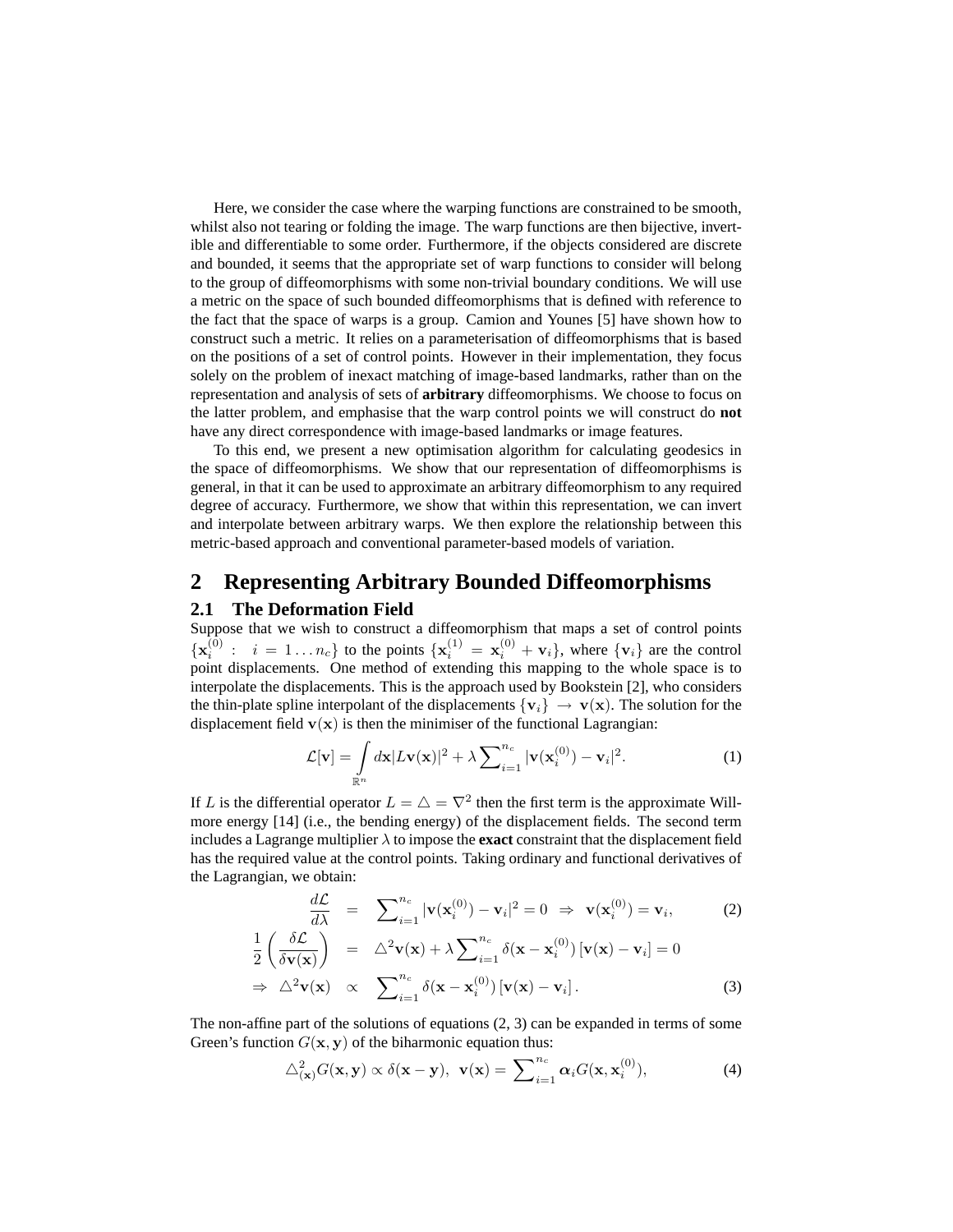

Figure 1: From the left: The original image, optimal control point paths and the unit circle (in gray), the thin-plate spline interpolant of the deformation field, the clamped-plate spline interpolant of the deformation field and the geodesic interpolating spline.

where the subscript indicates that derivatives are taken with respect to the first argument only. The coefficients  $\{\alpha_i\}$  are completely determined by fitting the solution to the constraints. The 2D thin-plate spline uses the Green's function:

$$
\widetilde{G}(\mathbf{x}, \mathbf{y}) = -|\mathbf{x} - \mathbf{y}|^2 \log |\mathbf{x} - \mathbf{y}|^2.
$$
 (5)

However, the thin-plate spline interpolant is only **asymptotically** flat, and has no specific boundary conditions. A new spline with explicit boundary conditions is the subject of the next section.

#### **2.2 Clamped-Plate Splines**

The thin-plate spline interpolant potentially affects every point in the space. In the context of an image of a discrete object or objects that may be unrelated, such global warps are unsuitable. We hence require a deformation that acts only within some specified bounded region<sup>1</sup>, and that vanishes smoothly at the boundary of the region, that is, we specify both Dirichlet and Neumann boundary conditions. We therefore introduce a new spline interpolant, which we will call the **clamped-plate spline**. This is defined for an arbitrary number of dimensions based on the general Green's function of the biharmonic (clampedplate) equation given by Boggio [1], which in two dimensions, takes the form:

$$
G(\mathbf{x}, \mathbf{y}) = |\mathbf{x} - \mathbf{y}|^2 \left( \frac{1}{2} (A^2 - 1) - \log A \right), \quad A(\mathbf{x}, \mathbf{y}) = \frac{\sqrt{|\mathbf{x}|^2 |\mathbf{y}|^2 - 2\mathbf{x} \cdot \mathbf{y} + 1}}{|\mathbf{x} - \mathbf{y}|} . \tag{6}
$$

The general Green's function has the boundary conditions that it is zero and has zero normal derivative on the boundary of the unit ball in  $\mathbb{R}^n$ . The clamped-plate spline interpolant for the deformation fields is constructed as before (note that there is no affine part).

$$
\mathbf{v}(\mathbf{x}) = \sum_{i=1}^{n_c} \alpha_i G(\mathbf{x}, \mathbf{x}_i^{(0)}).
$$
 (7)

So, we now have a method for interpolating the displacement field with specified boundary conditions. However, only in the limit of small deformations are interpolants of the deformation field guaranteed to be diffeomorphic, whether we consider thin-plate splines, clamped-plate splines or the Gaussian interpolant considered by Camion and Younes [5]. An example illustrating this is shown in Figure 1, where the thin-plate spline and clampedplate spline interpolants of the deformation field both show folding.

<sup>&</sup>lt;sup>1</sup>This could be approximated to any required accuracy by using additional control points for the thin-plate spline, positioned on the required boundary. Solving for the expansion coefficients involves the inversion of a matrix whose size is given by the number of control points, hence this approximation would greatly increase the computational cost.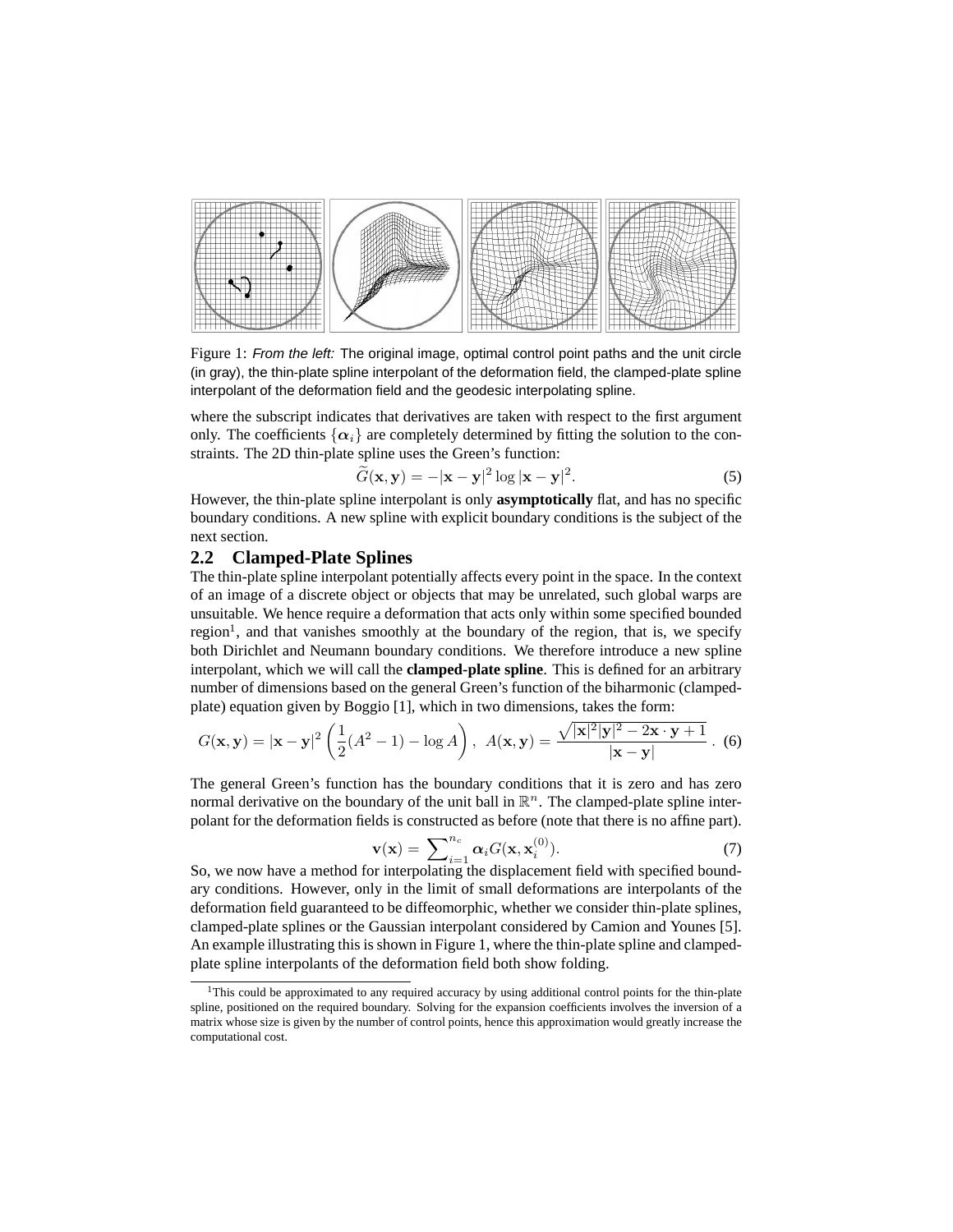#### **2.3 Geodesic Interpolating Splines**

Since the deformation field interpolant is only diffeomorphic for small deformations, the usual approach to constructing large-deformation diffeomorphisms is to consider them as a sequence of small deformations  $[5, 10, 8, 13]$ . We introduce the flow-time  $t$ , where:

$$
\mathbf{x}_i^{(0)} \to \mathbf{x}_i(t=0), \ \mathbf{x}_i^{(1)} \to \mathbf{x}_i(t=1). \tag{8}
$$

The control points now trace out paths  $\{x_i(t)\}\$ , the velocities of which are constrained by a time-dependant deformation (velocity) field:

$$
\frac{d\mathbf{x}_i(t)}{dt} = \mathbf{v}(t, \mathbf{x}_i(t)).
$$
\n(9)

The functional Lagrangian (1) can then be generalised thus [5]:

$$
\mathcal{L} = \int_{0}^{1} dt \int_{\mathbb{R}^n} d\mathbf{x} |L\mathbf{v}(t, \mathbf{x}(t))|^2 + \lambda \sum_{i=1}^{n_c} \int_{0}^{1} dt \left| \mathbf{v}(t, \mathbf{x}_i(t)) - \frac{d\mathbf{x}_i(t)}{dt} \right|^2.
$$
 (10)

Camion and Younes [5] use this form of the Lagrangian for the case of **inexact** landmark matching only, where the functional Lagrangian is optimised over the **whole** of the paths  ${x_i(t)}$ , with the end-points of the paths being held fixed. The first term, which is the time-integrated bending energy of the velocity field, defines a metric distance for the flow in the space of diffeomorphisms. We will consider the **exact** matching case. We expand the velocity fields in terms of the Green's function as before:

$$
\mathbf{v}(t, \mathbf{x}(t)) = \sum_{i=1}^{n_c} \alpha_i(t) G(\mathbf{x}(t), \mathbf{x}_i(t)),
$$
\n(11)

where the functions  $\{\alpha_i(t)\}\$ are determined by the **exact** matching constraint:

$$
\mathbf{v}(t, \mathbf{x}_j(t)) = \frac{d\mathbf{x}_j(t)}{dt} = \sum_{i=1}^{n_c} \alpha_i(t) G(\mathbf{x}_i(t), \mathbf{x}_j(t)).
$$
\n(12)

Consider an arbitrary smooth set of paths  $\{x_i(t)\}\$  with velocities  $\{v_i(t) = \frac{d\mathbf{x}_i(t)}{dt}\}\$ :

$$
\triangle_{\mathbf{x}}^2 \mathbf{v}(t, \mathbf{x}(t)) = \sum_{i=1}^{n_c} \alpha_i(t) \delta(\mathbf{x}(t) - \mathbf{x}_i(t))
$$
\n(13)

$$
\therefore l[\{\mathbf{x}_i(t)\}] = \int_0^1 dt \int_{\mathbb{R}^n} d\mathbf{x} |L\mathbf{v}(t,\mathbf{x}(t))|^2 = \int_0^1 dt \int_{\mathbb{R}^n} d\mathbf{x} \mathbf{v}(t,\mathbf{x}) \cdot (\triangle^2_{\mathbf{x}} \mathbf{v}(t,\mathbf{x}))
$$

$$
= \sum_{i=1}^{n_c} \int_0^1 dt \, \alpha_i(t) \cdot \mathbf{v}(t,\mathbf{x}_i(t)), \tag{14}
$$

where  $l[\mathbf{x}_i(t)]$  is the metric distance in the space of diffeomorphisms along the flow path determined by the set of control point paths  $\{x_i(t) : i = 1, \ldots, n_c\}$ . Hence, optimising the above expression for the metric distance with respect to varying the control point paths corresponds to constructing a geodesic in the space of diffeomorphisms.

So, given such an **optimal** set of control point paths  $\{\tilde{\mathbf{x}}_i(t)\}\$ , the optimal velocity field  $\tilde{\mathbf{v}}(t, \mathbf{x}(t))$  is totally determined. We can hence determine the path of an arbitrary test point  $x(0)$  by a simple integration. This then defines the complete action of a diffeomorphism of the unit disc, which is parameterised by the initial and final positions of the control points. We will denote the functional form of such a geodesic interpolating spline (GIS) diffeomorphism thus: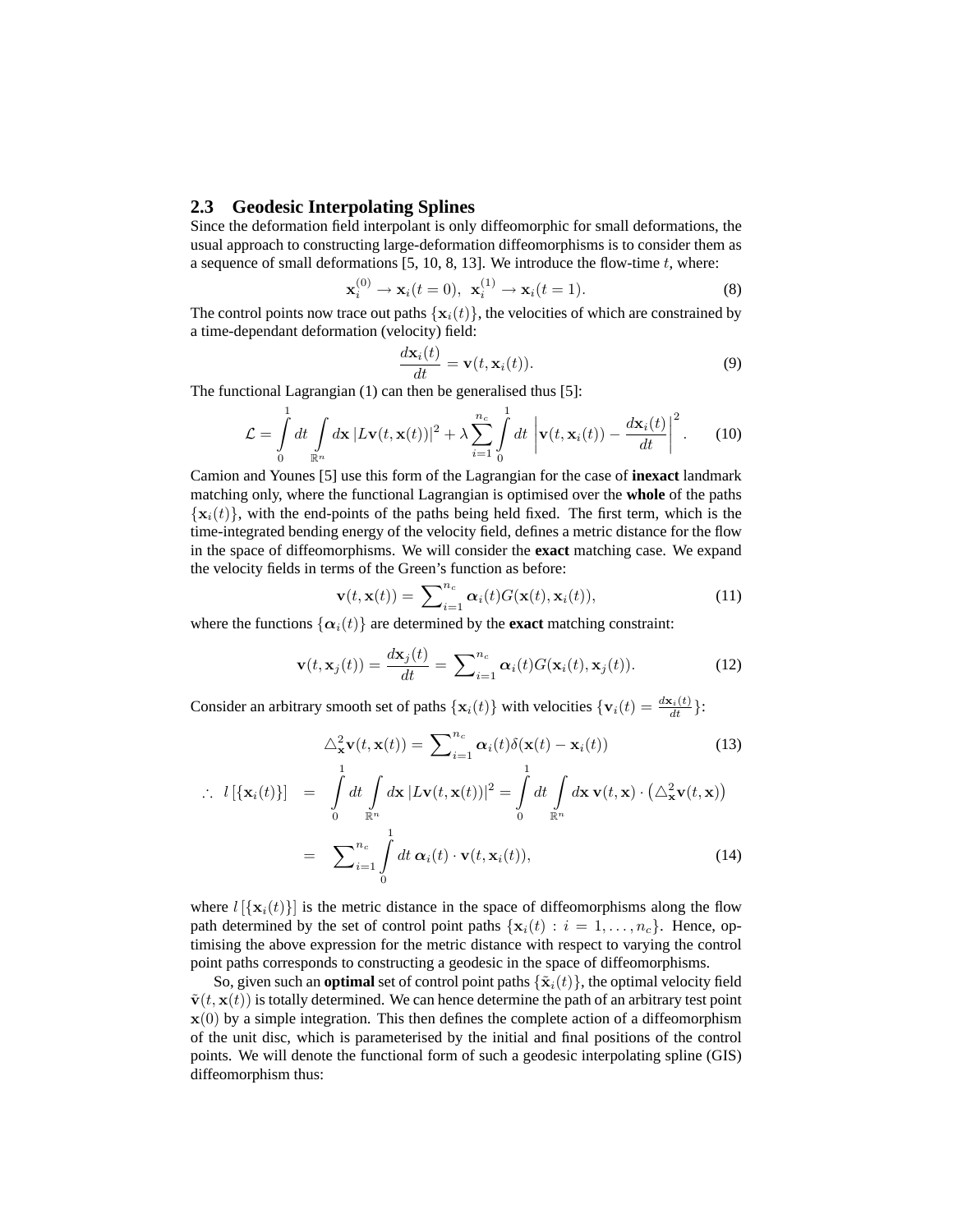$$
\omega \equiv \omega(\{\mathbf{x}_i(0)\}, \{\mathbf{x}_i(1)\}) \in \text{Diff}(\mathbb{D}^2), \tag{15}
$$

where Diff  $(\mathbb{D}^2)$ is the group of diffeomorphisms of the unit disc  $\mathbb{D}^2$  with the boundary conditions as described above. Given a sufficiently large set of control points this representation can, in principle, be used to describe **any** element of the group of diffeomorphisms. The geodesic distance (14) can then be written as the metric function:

 ${d : Diff(\mathbb{D}^2) \times Diff(\mathbb{D}^2)}$  $\rightarrow \mathbb{R}^+$ },  $d(e, \omega(\{\mathbf{x}_i(0)\}, \{\mathbf{x}_i(1)\})) = l[\{\mathbf{x}_i(t)\}],$  (16) and  $e$  is the group identity element. As noted by Camion and Younes [5], this metric has

several important properties. In particular, it is invariant under the action of the group:

\n
$$
d(g, h) \equiv d(e \circ g, e \circ h) \equiv d(f^{-1} \circ g, f^{-1} \circ h) \ \forall \ f, g, h \in \text{Diff}(\mathbb{D}^2), \tag{17}
$$

where  $\circ$  is the group multiplication. That is, the geodesic distance between the two warps  $q$  and  $h$  is independent of the choice of the reference warp (or image), where here we have considered the identity  $e$  or a general group element  $f$ .

# **3 Implementation**

Camion and Younes [5] describe an algorithm for optimising the Lagrangian in equation (10) within the context of inexact matching of image-based landmarks. However, we note here that optimising with a fixed value of  $\lambda$  (as in [5]) is **not** the same as the analytical optimisation of the same expression, where  $\lambda$  is a Lagrange multiplier. Their algorithm can lead to a severe mis-match between the velocity fields and the control point paths; the paths for the control points constructed from the velocities give only approximate (and poorly-controlled) matching of the end-points, whilst the flows constructed from the exact-matching control point paths are far from optimal.

We consider the more general problem of representing an **arbitrary** diffeomorphism; we hence require exact matching of the optimal paths and flows. We have developed an algorithm to minimise the metric distance in equation (14) directly (see the Appendix for details). The Appendix also includes exact analytic results that enabled us to check our algorithm and to verify that the algorithm of Camion and Younes does not give the optimal paths or flows. We were also able to considerably improve the convergence time (by up to a factor of 30 in some cases) by using these analytic results to initialise the algorithm, rather than initialising with constant-velocity, straight line paths, as in [5].

# **4 Applying Diffeomorphic Warps to Images**

We now consider the action of the group Diff  $(\mathbb{D}^2)$ on pixelated images. We define an image to be a scalar (grayscale) or vector (colour) function  $I$  defined on a set of pixel positions. For an initial, d-dimensional unwarped image, the set of pixel positions will lie on a regular (hyper)cubic lattice of points  $S_e \in \mathbb{R}^d$ . A group element g acts on this the on a regular (hyper)cubic lattice of points  $S_e \in \mathbb{R}^n$ . A group element g acts on this to produce a warped set of pixel positions  $S = g(S_e)$ . Two elements  $g, h \in \text{Diff}(\mathbb{D}^2)$ are equivalent with respect to their action on a pixel set S if  $g(S) = h(S)$ . We take the warped image  $I'$  to be that obtained by the push-forward map, so that:

$$
g: I \to I', \text{ where } I'(g(S)) \equiv I(S). \tag{18}
$$

Note that in the examples we will present, the warped images  $I'(g(S))$  are **not** resampled, but plotted as surfaces whose facets are the **deformed** pixels. The boundary of the warped region in the images is shown by the white circle.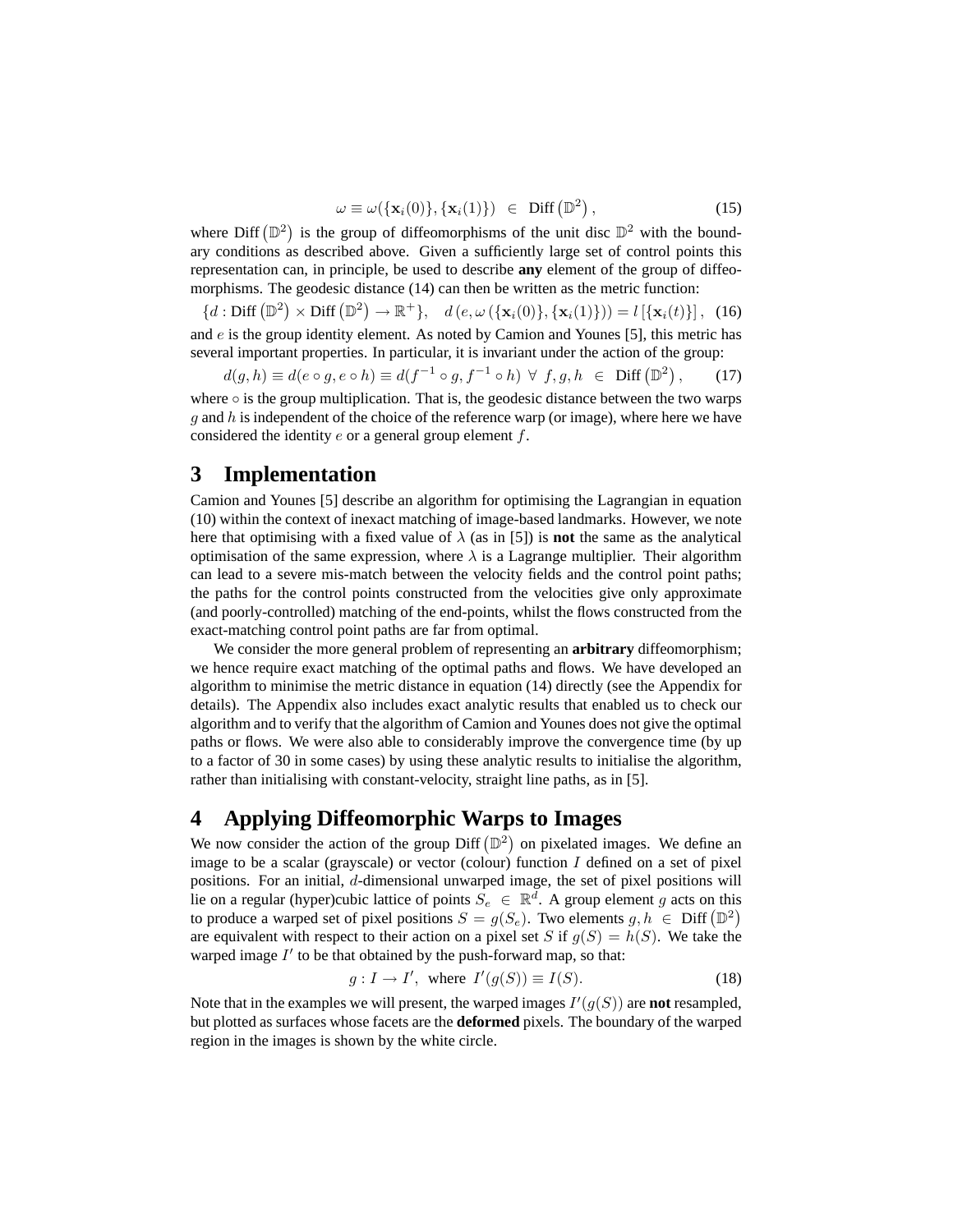



Figure 2: The maximum  $(\bullet)$  and mean  $(\cdot)$ pixel discrepancies between a warp and its approximant as a function of  $n_c$ .

Figure 3: The geodesic distance  $d(e, \omega)$  as a function of  $n_c$  for 4 random warps.



Figure 4: Left: Original image, Centre: Cauchy warp, Right: Approximant with control points shown. Image size  $166 \times 166$ . Maximum discrepancy 3.2 pixels, mean 0.77 pixels.

#### **4.1 Approximating an Arbitrary Bounded Diffeomorphism**

Suppose that we have an arbitrary diffeomorphism g that acts on some dense pixel set  $S_e$ . We can iteratively construct a GIS approximant  $\omega(S_e) \approx g(S_e)$  to this warp. Taking as the initial approximant  $\omega = e$ ,  $n_c = 0$ :

- Find the pixel position  $y \in S_e$  where the difference  $|\omega(y) g(y)|$  is maximal
- Add this point to the existing set of control points of  $\omega$ , with endpoints y and  $g(y)$
- Update the warp  $\omega$
- Iterate until convergence

The algorithm was tested by applying it to a set of random exact diffeomorphisms. The test diffeomorphisms were generated using a generalisation of the 1D techniques described in [7]. The cumulative distribution function of a wrapped Cauchy function was used to create an **exact** diffeomorphism of the unit disc with the required boundary conditions (see Figure 4 for an example). The parameters of the Cauchy warps were chosen at random, and a concatenation of several such warps used to generate each test warp. The test pixel set  $S_e$  was of size 166  $\times$  166 over the square of side length 2. The discrepancies between the two warped pixel sets were then compared over the area of the inscribed unit circle (shown in Figure 2). As can be seen from the figure, the approximant quickly converges, giving a mean discrepancy of size  $0.9 \pm 0.1$  pixels ((5.4 $\pm 0.6$ ) ×  $10^{-3}$ in units of the circle radius) when 10 control points are included. As is shown in Figure 3, the calculated geodesic distance  $d(e, \omega)$  also converges rapidly.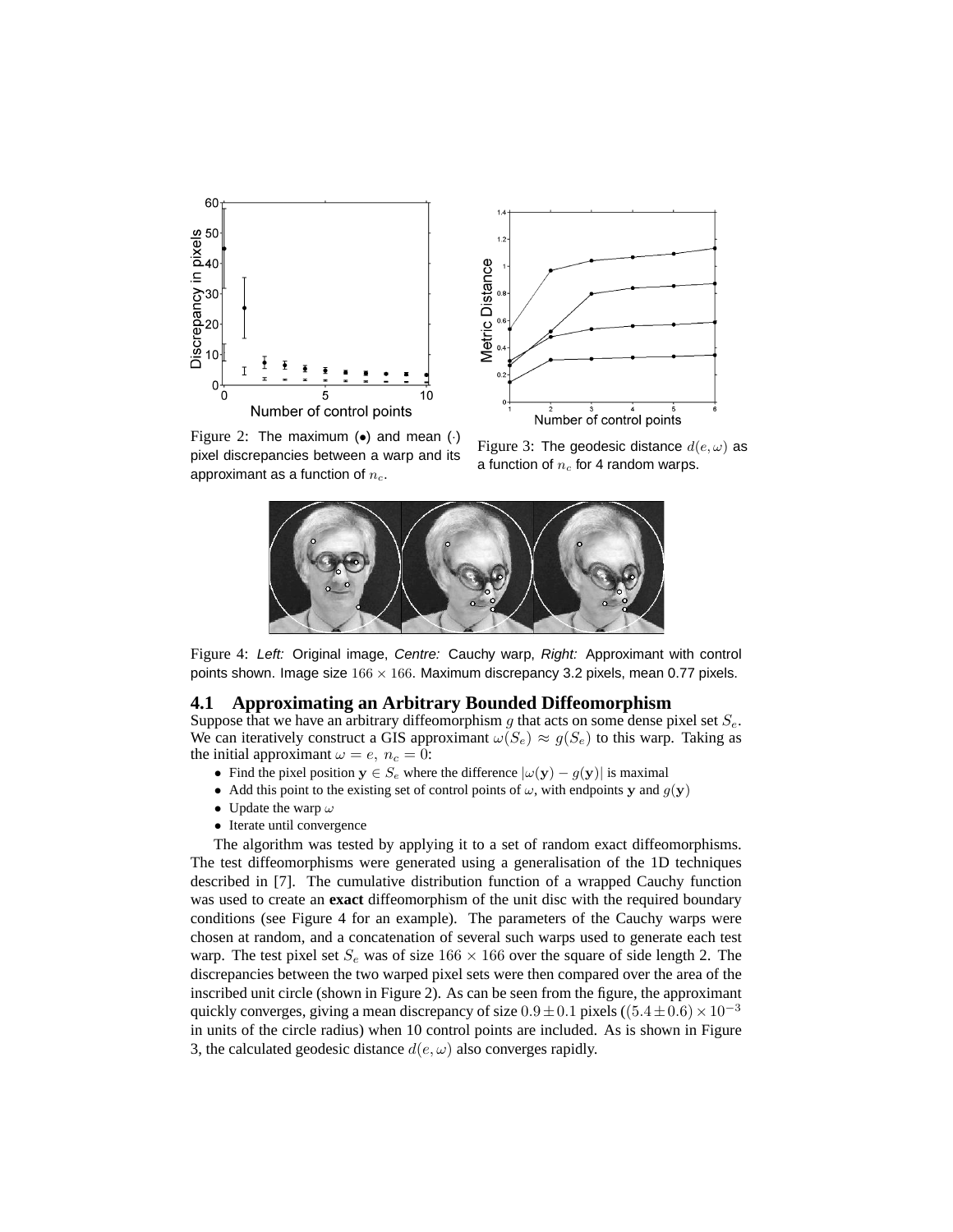

Figure 5: An example warp and its inverse, with a maximum discrepancy of 0.6 pixels.

 $\mu$ 



Figure 6: The mean maximum discrepancy in pixels as a function of the number of timesteps. Test image size  $166 \times 166$  pixels.

**4.2 Inverting an Arbitrary Bounded Diffeomorphism** Consider an arbitrary GIS warp  $\mu = \omega(\{\mathbf{x}_i(0)\}, \{\mathbf{x}_i(1)\})$ . The exact inverse of this warp is given by:

$$
e^{-1} = \omega(\{\mathbf{x}_i(1)\}, \{\mathbf{x}_i(0)\}),
$$
\n(19)

that is, we just reverse the initial and final positions of the control points. The numerical accuracy of our algorithm with respect to this result was tested by taking a random set of GIS warps  $\{\mu_a : a = 1 \dots 20\}$  with 4 control points. The initial positions of the control points were held fixed, and the final positions chosen at random. For each warp, the inverse was calculated as above, and the accuracy of the inversion calculated by comparing  $\mu_a^{-1}(\mu_a(S_e))$  and  $S_e$  (see Figure 5 for an example). The algorithm was run for a range of values of  $T$ , the number of time-steps, where a new random set of 20 warps was generated for each value of T. As can be seen from Figure 6, the mean maximum discrepancy is well below half a pixel for values of  $T$  of 10 and above.

#### **4.3 Interpolating Between Arbitrary Bounded Diffeomorphisms**

Suppose that we have some training set of warps  $\{g_a : a = 1 \dots n\}$ . As we have shown in section 4.1, such a set can be represented by GIS warps to any required degree of accuracy, provided the number of control points  $n_c$  is large enough. So, we now consider the equivalent set of GIS warps  $\{\mu_a\}$ , where the control points have been chosen so that the initial positions are the same across the set. That is:

$$
g_a \approx \mu_a = \omega(\{\mathbf{p}_i\}, \{\mathbf{y}_i^a\}), \ a = 1 \dots n, \ i = 1 \dots n_c,
$$
 (20)

where  $\{p_i\}$  are fixed reference points. The information about the distribution of the set of warps in the space of diffeomorphisms is encoded by the set of geodesic distances between all pairs of warps:

$$
d(\mu_a, \mu_b) \equiv d(e, \mu_a \circ \mu_b^{-1}) \equiv d(e, \mu_b \circ \mu_a^{-1}).
$$
 (21)

To calculate these distances, we need to be able to construct warps of the form  $\mu_b \circ \mu_a^{-1}$ , which is the warp which interpolates between  $\mu_a$  and  $\mu_b$ . We will consider an approximant to this warp thus:

$$
\nu_{ab} = \omega(\lbrace \mathbf{y}_i^a \rbrace, \lbrace \mathbf{y}_i^b \rbrace). \tag{22}
$$

It is an approximant in the sense that it is equivalent to the exact warp  $\mu_b \circ \mu_a^{-1}$  when we consider its action on the control point positions. Since the control points tend to be the set of points for which the displacement generated by the warp is largest we would expect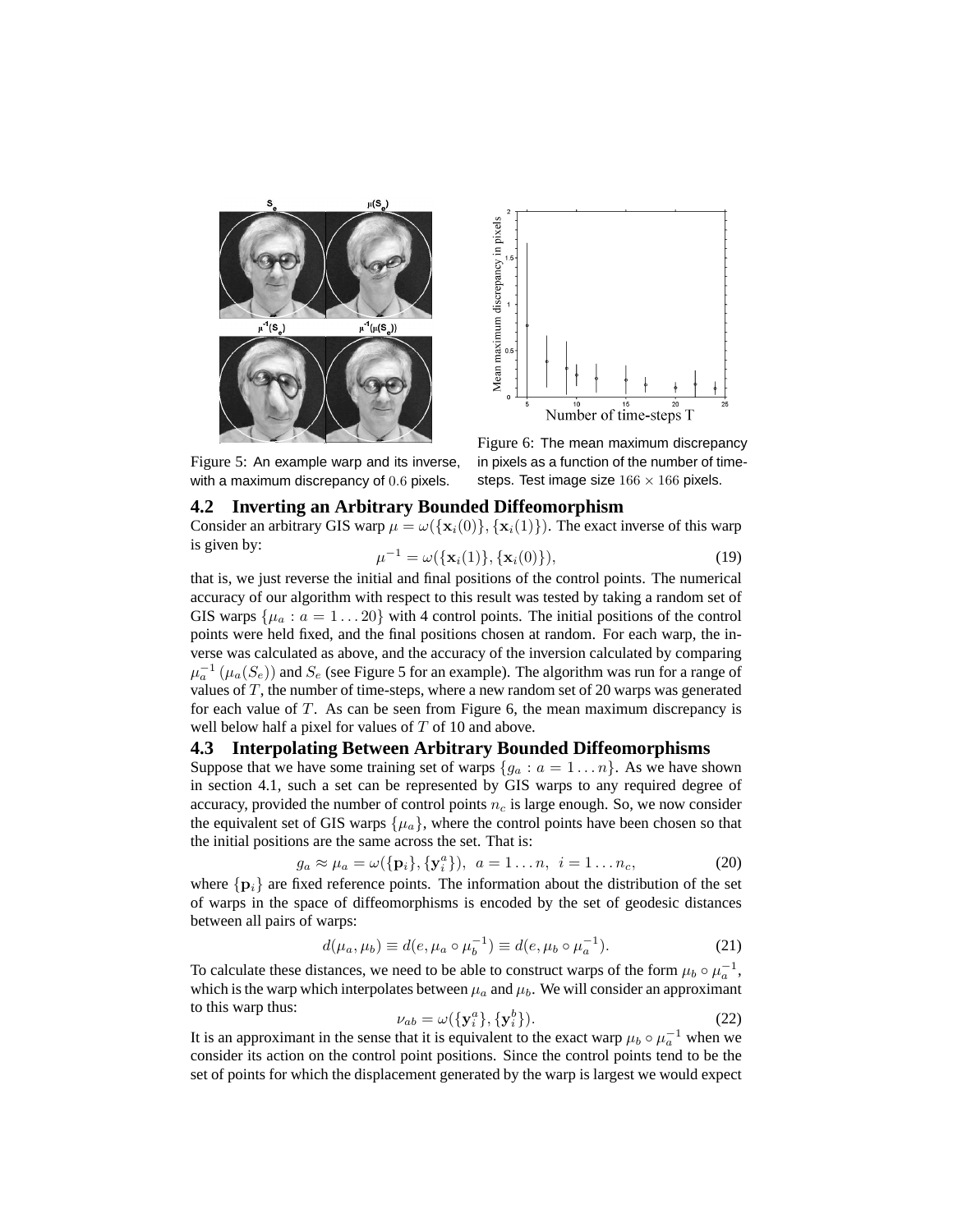

Figure 7: Warps  $\mu_a(S_e)$  and  $\mu_b(S_e)$ , and their interpolant  $\nu_{ab}$  applied to  $\mu_a(S_e)$  (see text for details). The maximum discrepancy between the 2nd and 3rd images is 1.5 pixels.

Figure 8: The distribution of maximum discrepancies in pixels across a test set.



that  $\nu_{ab}$  should be a reasonable approximation to the exact warp. This was tested by generating a set of warps  $\{\mu_a\}$  as in section 4.1. For each pair of warps, the approximant  $\nu_{ab}$  was calculated. The accuracy of the approximation was calculated by comparing  $\nu_{ab}(\mu_a(S_e))$  and  $\mu_b(S_e)$  since: ¢

$$
\left(\mu_b \circ \mu_a^{-1}\right) \left(\mu_a(S_e)\right) \equiv \mu_b(S_e). \tag{23}
$$

An example is shown in Figure 7. The results for the maximum discrepancy per warp pair across a test set with 50 independent pairs of warps is shown in Figure 8. Note that in only one case is the maximum discrepancy over 3 pixels, and in 80% of cases the maximum discrepancy is less than one pixel.

## **5 Building Models**

In this section, we consider the case where the warps are generated from real data. We take as our training set a Statistical Shape Model (SSM) [6] built from 17 shape examples, each with 12 landmark points. The shapes were extracted from images of a real hand in motion (Figure 9). The landmark points defining the shapes become the control points for our warps; hence the GIS warps so constructed map the landmark points of the shapes



Figure 10: Geodesic vs. Mahalanobis distance for all pairs.

Figure 11: Geodesic vs. Mahalanobis distance for variation of the first mode of the SSM.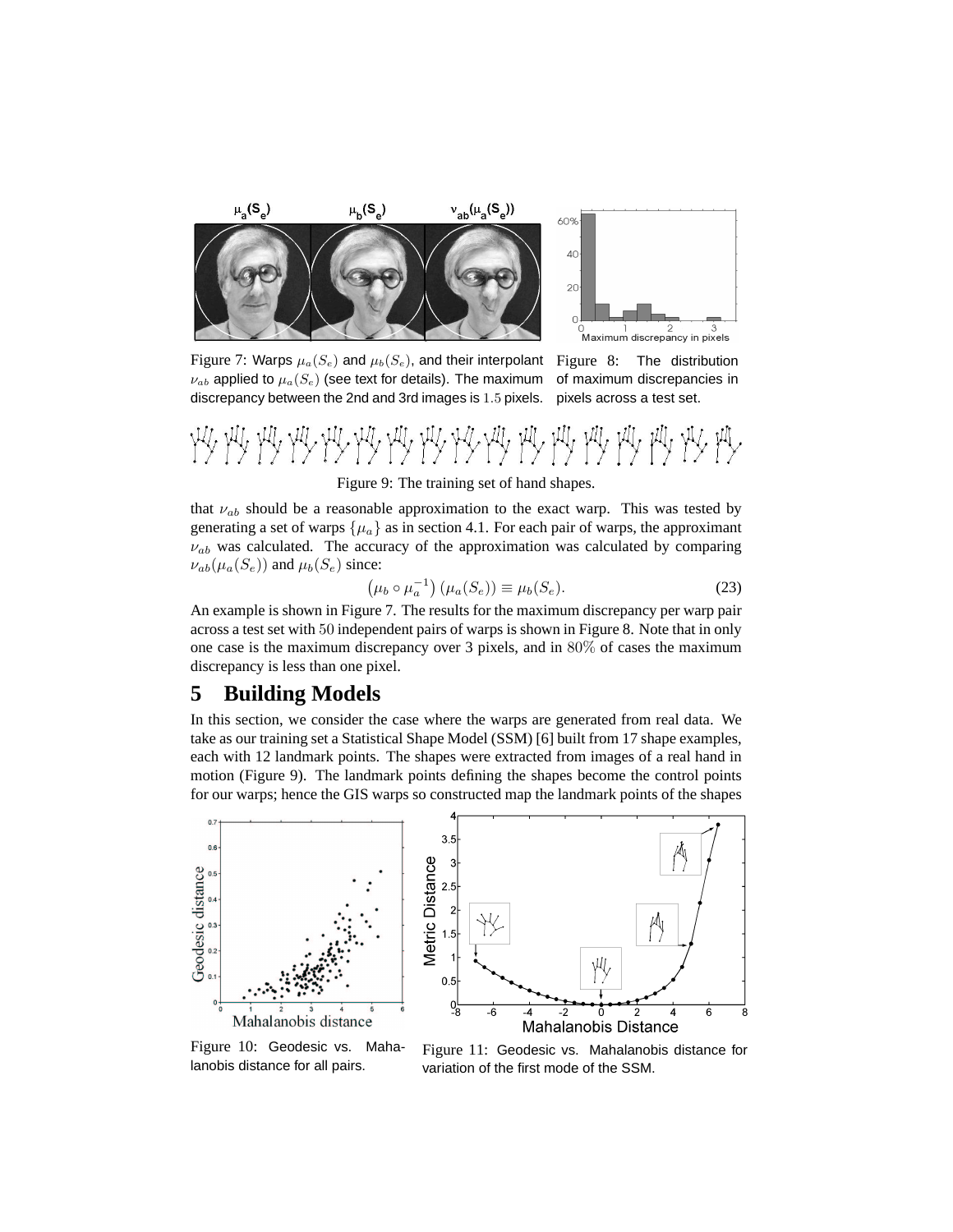between the training examples (note that the lines in Figure 9 are for the purposes of illustration only). We then compare the Mahalanobis distances between pairs of shapes with the geodesic distance of the GIS warp that interpolates between them (see Figure 10). The relationship is approximately monotonic. In Figure 11, we study the effect of varying the first linear mode of the SSM. This corresponds to opening and closing of the fingers. Note that the geodesic distance penalises those variations that cause a change in connectivity (i.e., crossing of the fingers), whilst the linear SSM (which exactly corresponds to a linear model built on the space of warp parameters), does not.

# **6 Conclusions**

We have presented a novel interpolating spline, the clamped-plate spline, which (unlike the thin-plate spline), generates warps that are strictly limited in extent. By composing sequences of such warps, we can generate exact diffeomorphisms, which are defined in terms of a small number of control points. We show that this representation of diffeomorphisms is **general**, and can be used to approximate an arbitrary diffeomorphism to any required degree of accuracy. Furthermore, we show how this representation includes a definition of a metric distance on the space of diffeomorphisms, allowing us to compute a geodesic distance between warps that respects the properties of the diffeomorphism group. This geodesic distance will enable us to develop meaningful statistics of deformations. Finally, we have compared using metric distance and parameter-based approaches to modelling the space of warps. We have shown that the metric correctly penalises deformations that alter the topology, whereas a linear model on the parameter space does not.

The techniques are likely to prove widely applicable, particularly in medical image analysis where object shape and shape change is frequently studied. The mathematical basis of these techniques exists for an arbitrary number of dimensions, hence can in principle be extended higher numbers of dimensions (e.g., 3D voxellated images).

### **Acknowledgements**

The authors wish to thank Tim Cootes for many interesting discussions. This research was supported by the MIAS IRC project, EPSRC grant number GR/N14248/01.

# **Appendix - Implementation**

The continuum variables  $\mathbf{x}_i(t), \mathbf{v}_i(t) = \frac{d\mathbf{x}_i}{dt}$  are approximated by piecewise linear variables thus:

$$
\mathbf{x}_{i}(t) \rightarrow \mathbf{q}_{i}(\tau), \tau = 1...T+1, \ i = 1...n_{c}, \text{ where } t = \frac{\tau - 1}{T}
$$
  

$$
\mathbf{v}_{i}(t) \rightarrow \mathbf{D}\mathbf{q}_{i}(\tau) = T(\mathbf{q}_{i}(\tau + 1) - \mathbf{q}_{i}(\tau)), \ \tau = 1...T.
$$
 (24)

The coefficients  $\alpha_i(\tau)$  are then calculated by inverting the equation:

$$
\mathbf{D}\mathbf{q}_i(\tau) = \sum_{j=1}^{n_c} \alpha_j(\tau) G(\mathbf{q}_j(\tau), \mathbf{q}_i(\tau)),
$$
\n(25)

which enables us to calculate the metric distance:

$$
l\left[\left\{\mathbf{q}_i\right\}\right] = \sum_{i=1}^{n_c} \sum_{\tau=1}^{T} \alpha_i(\tau) \cdot \mathbf{D} \mathbf{q}_i(\tau). \tag{26}
$$

The optimal control point paths are then found by optimising the metric distance with respect to the variable parts of the control point paths  $\{q_i(\tau), \tau = 2 \dots T\}$ , where we use standard MATLAB optimisation routines.

The only remaining issue is the choice of initial values for the paths  $\{q_i(\tau)\}\$ . For the case of one control point, we have obtained an exact analytic solution of equation (14) for the optimisation